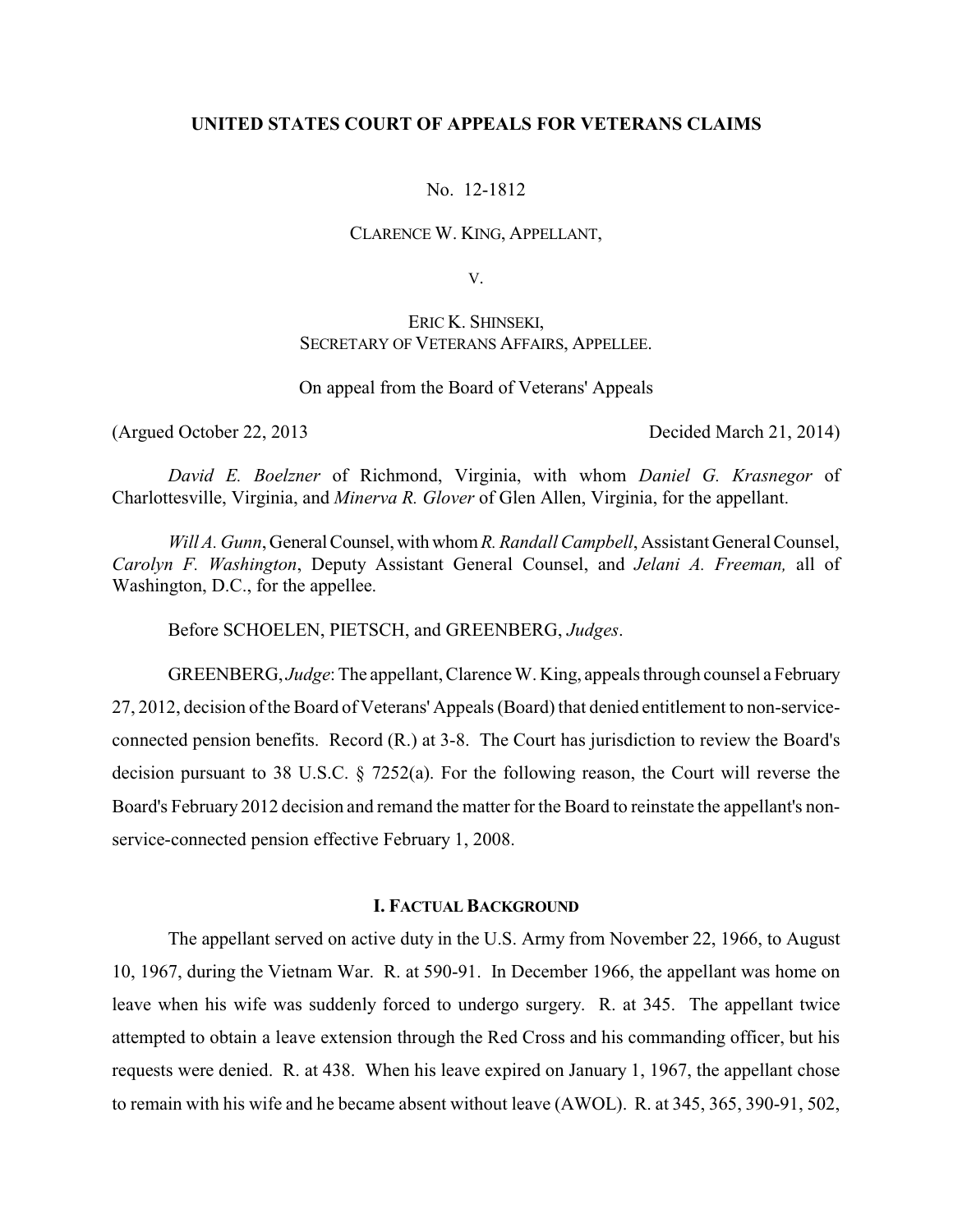504. Service personnel records indicate that the appellant was "dropped from the rolls as deserter" on January 3, 1967. R. at 49. The appellant, however, was then assigned to advanced infantry training in February 1967 and promoted from E1 to E2 status in March 1967, even though he had not returned to his unit. R. at 48-49.

In about May 1967, the appellant voluntarily surrendered to his local sheriff. R. at 438. After about 30 days, military police arrived and took him into custody. R. at 391. His AWOL period ended after 155 days on June 5, 1967. R. at 365. He was quickly tried and convicted in a court martial proceeding and sentenced to a six-month term of confinement and hard labor. *Id*. His imprisonment lasted until August 9, 1967, when his superiors deemed him unfit for duty based on his decision to go AWOLand discharged him "under conditions other than honorable." R. at 369-71, 590. At the time of his discharge, the appellant received a Form DD-214 "Armed Forces of the United States Report of Transfer or Discharge." R. at 590. According to the DD-214, the appellant had one month and nine days of net service "creditable for basic pay purposes" and one month and nine days of total active service. *Id.* The form also reveals that the appellant had "non-pay periods time lost" from January 1, 1967, until August 9, 1967. *Id.* 

In August 1973, the appellant requested that the Army upgrade his discharge to a general discharge. R. at 438. In August and October 1978, an Army Discharge Review Board concluded that the appellant's decision to go AWOL was driven by his desire to care for his ailing wife. R. at 46. The review panel stated that this finding explained, although it did not excuse, the appellant's misconduct. *Id.* The panel also concluded that the Armymay have treated the appellant inequitably by discharging him dishonorably even though he committed no further violations after his arrest. R. at 46-47. Based on these findings, the review panel upgraded the appellant's discharge to "under honorable conditions (general)." R. at 38-47. The Army issued the appellant a new DD-214. R. at 591. The form indicates that the appellant's net active service, total active service, and total service for pay was one month and nine days, and that he had "time lost under 10 U.S.C. § 972 from 1 Jan[uary]-9 Aug[ust 19]67." *Id.* 

In January 2006, the appellant applied for a non-service-connected pension. R. at 308-34. The following month, VA requested service records from the Army. R. at 545-46. VA specifically asked the Army to "verify only the unverified periods of service shown and name, ssn, sn, as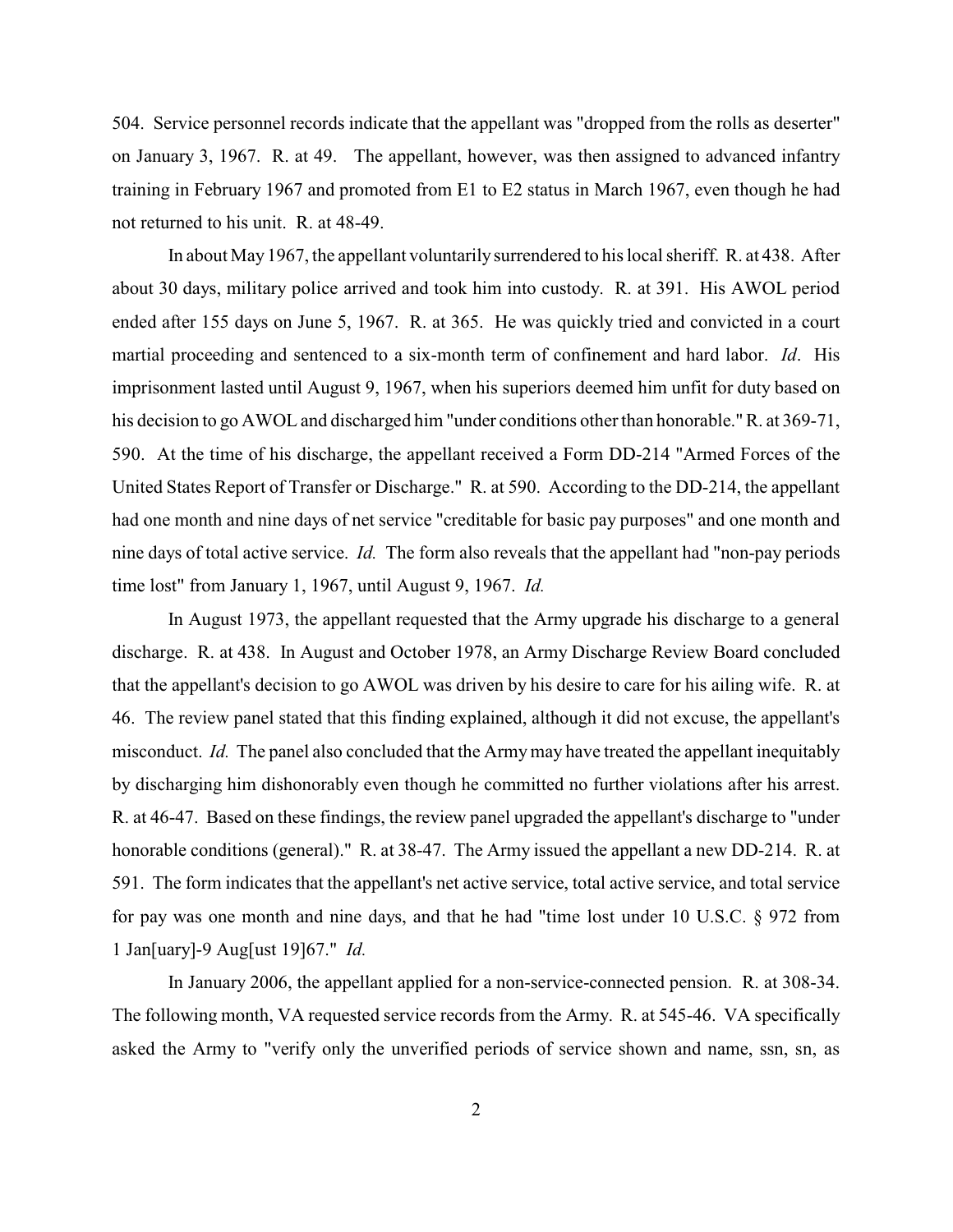applicable." R. at 545-46. In response, the Army stated without elaboration that "all service information has been verified as correct." R. at 546. In June 2006, the Muskogee, Oklahoma, VA regional office (RO) concluded that the appellant "served in the Army from November 22, 1966, to August 10, 1967" and granted the appellant entitlement to a non-service-connected pension. R. at 152, 156-159.

In a letter stamped with the date April 20, 2007, and sent to the appellant, VA wrote: "During a special review of your file, it was determined your service from November 22, 1966, to August 10, 1967, with 221 days lost time for AWOL and Confinement, leaves you with one month and nine days active duty. As a result we propose to discontinue your pension benefits." R. at 120. VA also wrote that the appellant's benefits would continue for 60 days following the "date of this notice," and that the appellant would not have to repay benefits he had already received. R. at 121. In January 2008, the RO discontinued the appellant's pension benefits. R. at 111, 113. Relying on 38 C.F.R. § 3.105(a), the RO concluded that, because the appellant did not have enough creditable service to qualify for a non-service-connected pension, its original decision to grant him entitlement to a pension was the product of clear and unmistakable error. R. at 111, 113.

In its February 27, 2012, decision here on appeal, the Board found that days of active service deemed lost under 10 U.S.C. § 972 cannot be counted toward pension eligibility because the military's classification of the days as "lost" on the appellant's DD-214 reflected its determination that the appellant's absence from his unit was without authorization. R. at 7. Consequently, the Board concluded, the appellant could not be awarded a non-service-connected pension because he did not serve for 90 days during a period of war. R. at 7. The Board also noted that VA sought and received verification of the appellant's service in 2006, and it found that, because the appellant is ineligible for pension benefits as a matter of law, VA is not obligated to further assist him with developing his claim. R. at 5,7.

### **II. CONTENTIONS OF THE PARTIES**

The appellant argues that, because the record indicates that he may not have met the length of service requirement for a non-service-connected pension, the Secretary was obligated by the regulatory language he promulgated in 38 C.F.R. § 3.203(c) to contact the Army and request a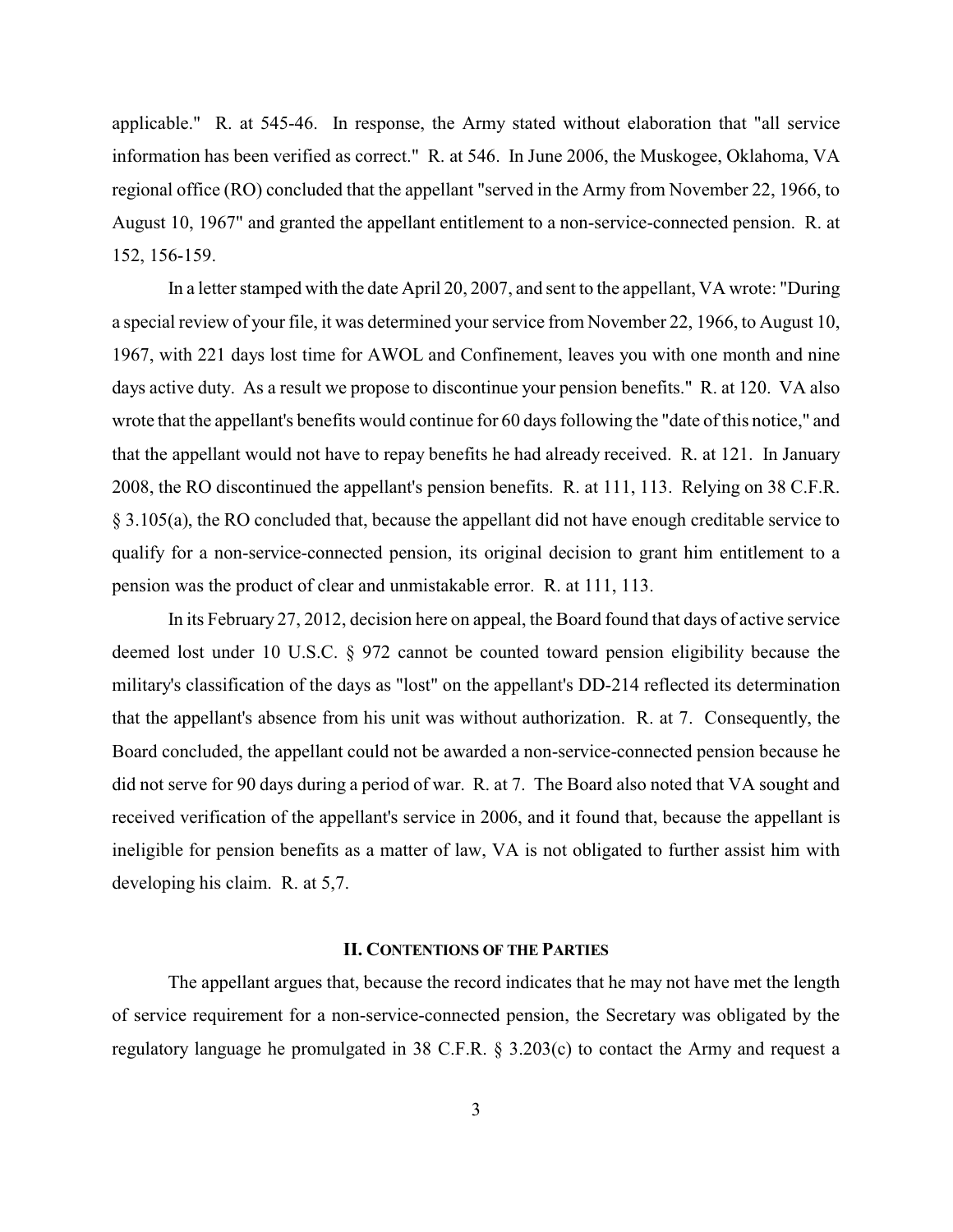statement describing the nature of his service. Appellant's Brief (Br.) at 6-8. The appellant asserts that the purpose of  $\S 3.203(c)$  is "to ensure that complete and accurate information from the military about the length and nature of a veteran's service is of record before [VA] adjudicates entitlement to VA benefits" and that the inconsistencies in his DD-214 forms demonstrate why it is important that the agency fulfills this purpose rather than reach its own haphazard conclusions based on incomplete or contradictory evidence. Appellant's Br. at 9-10.

The appellant further contends that the Board erred by relying on the "time lost" calculation on his second DD-214 because it was made pursuant to 10 U.S.C. § 972 and not for the purpose of establishing eligibility for a VA benefit. Appellant's Br. at 11-16. Finally, the appellant describes the Board's conduct as inconsistent with the nonadversarial claims system and alleges further error in the Board's finding that VA had no duty to assist or notify him in this case. Appellant's Br. at 16- 21.

The Secretary argues that the appellant's DD-214 forms clearly reveal that the appellant did not serve for 90 days and thus he cannot qualify for a non-service-connected pension. Secretary's Br. at 6. The Secretary asserts that, even if  $\S 3.203(c)$  is potentially applicable in this case, it is overridden by the pension-specific provisions found in  $\S 3.203(b)$  that, when applied to the facts of this case, indicate that the Secretary need not contact the Army and verify the nature of the appellant's service. Secretary's Br. at 7-8. Finally, the Secretary argues that, to the extent that the appellant disagrees with the information found on his DD-214 forms, his remedy lies with the Army Board of Correction of Military Records, not with VA. Secretary's Br. at 11.

#### **III. LAW**

# A. Pension

Pursuant to 38 U.S.C. § 1521(a), "[t]he Secretary shall pay to each veteran of a period of war who meets the service requirements of this section . . . pension at the rate prescribed by this section." "A veteran meets the service requirements" for a pension if he "served in the active military, naval, or air service . . . for ninety days or more during a period of war." 38 U.S.C. § 1521(j). The 90 days must be served while a veteran is on"active service," which excludes "time spent on industrial, agricultural, or indefinite furlough, time lost an absence without leave (without pay), under arrest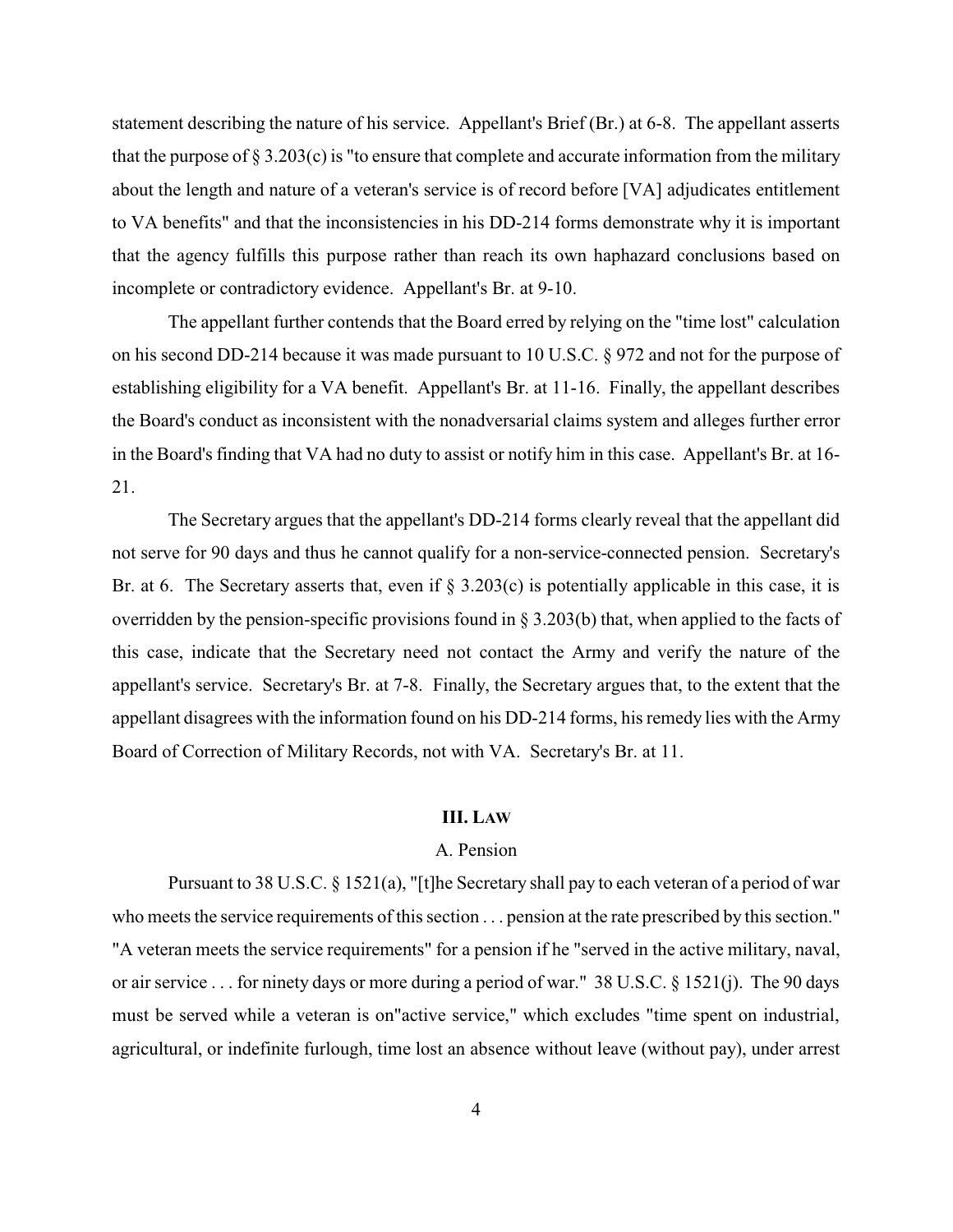(without acquittal), in desertion, [and] while undergoing sentence of court-martial[.]" 38 C.F.R. § 3.15 (2013).

In this case, there is no dispute that the time between the appellant's entry into military service and discharge from military service was greater than 90 days and occurred during a period of war. Whether the appellant is eligible for a pension, however, is entirely dependent on whether his service period included 90 days of active service. As will be discussed below, the Board erred in determining that the appellant was not entitled to pension benefits without following the procedural mandate of the plain language of § 3.203.

# B. 38 C.F.R. § 3.203

In addition to prescribing the type of service that constitutes countable "qualifying" or "creditable" service, § 3.203 governs the type of evidence VA is to use when determining whether a veteran has the requisite service for entitlement to pension, disability compensation, dependency and indemnity compensation (DIC), or burial benefits. The parties' dispute centers upon the proper interpretation of § 3.203. The appellant contends that the Board was required to follow the dictates of § 3.203(c) and obtain a complete statement of service before it could determine whether he had qualifying service for pension under section 1521. The Secretary counters that  $\S$  3.203(c) is inapplicable because under § 3.203(b), VA could determine from the appellant's DD 214 that he had "4 months or more of service." Secretary's Br. at 7-8.

The "interpretation of a . . . regulation is a question of law" that we "review de novo." *Lane v. Principi*, 339 F.3d 1331, 1339 (Fed. Cir. 2003). The starting point in interpreting a regulation is its plain language, for "if the meaning of the regulation is clear from its language, that is 'the end of the matter.'" *Tropf v. Nicholson*, 20 Vet.App. 317, 320 (2006) (quoting *Brown v. Gardner*, 513 U.S. 115, 120 (1994)). Although the plain language of a regulation controls its interpretation, words generally are not to be read in isolation; rather, they should be read in the context of the regulatory scheme. *See FDA v. Brown & Williamson Tobacco Corp*., 529 U.S. 120 (2000) ("The meaning–or ambiguity–of certain words or phrases may only become evident when placed in context."); *cf. Davis v. Mich. Dep't of Treasury*, 489 U.S. 803, 809 (1989) ("It is a fundamental canon of statutory construction that the words of a statute must be read in their context and with a view to their place in the overall statutory scheme."). Deference will only be afforded to the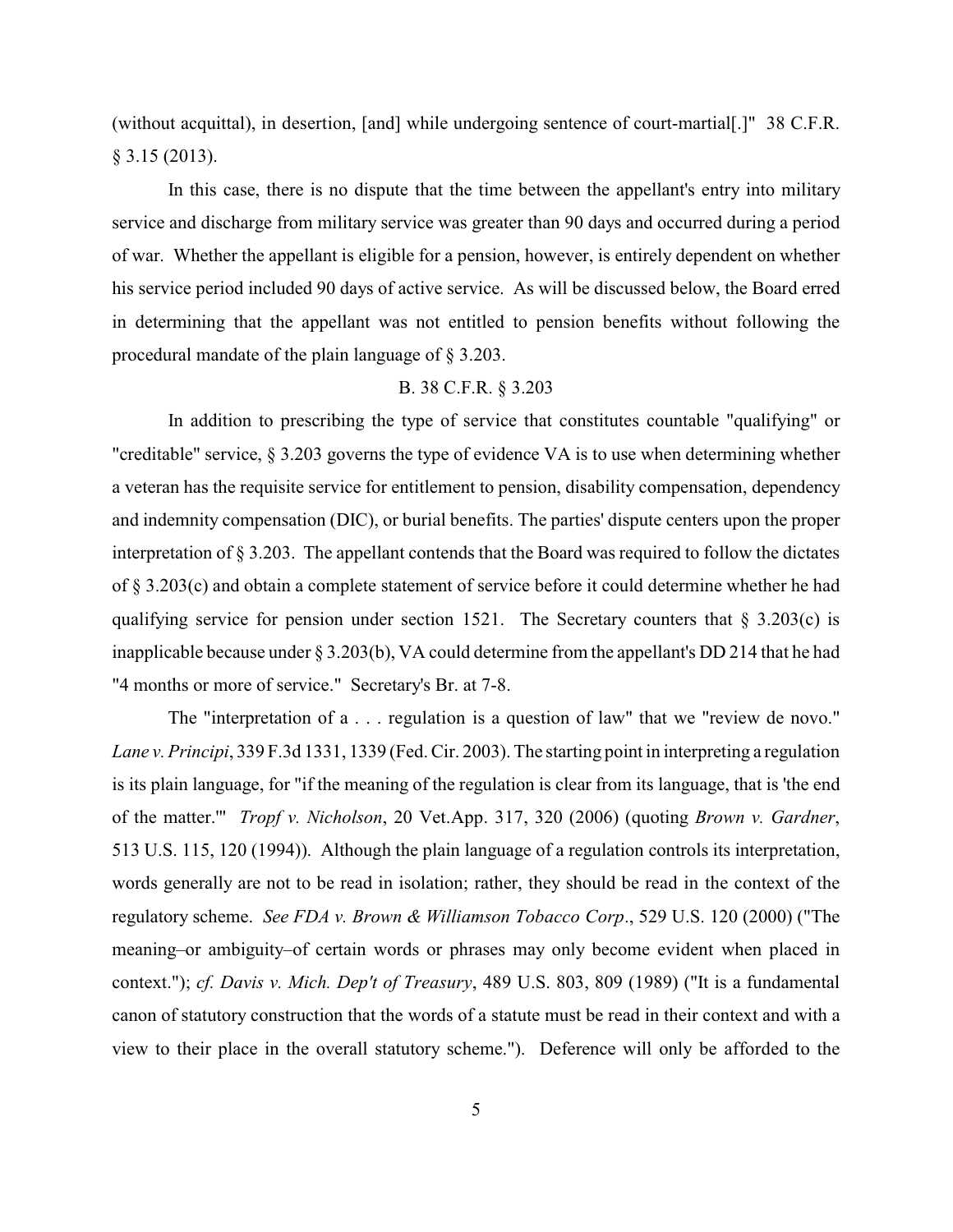Secretary's interpretation of his own regulation when the meaning of the regulation is unclear from its plain language. *See Smith v. Nicholson*, 451 F.3d 1344, 1349 (Fed. Cir. 2006) (citing *Auer v. Robbins*, 519 U.S. 452, 461-62 (1997)); *Mason v. Shinseki*, 26 Vet.App. 1, 6 (2012); *Tatum v. Shinseki*, 24 Vet.App. 139, 142 (2010).

 Section 3.203 describes the types of evidence VA may rely on to establish eligibility for a non-service-connected pension and when it is required to contact a veteran's service department to confirm the nature and length of the veteran's service. It provides the following:

(a) Evidence submitted by a claimant. For the purpose of establishing entitlement to pension, compensation, dependency and indemnity compensation or burial benefits [VA] may accept evidence of service submitted by a claimant (or sent directly to [VA] by the service department), such as a DD Form 214, Certificate of Release or Discharge from Active Duty, or original Certificate of Discharge, without verification from the appropriate service department if the evidence meets the following conditions:

(1) The evidence is a document issued by the service department. A copy of an original document is acceptable if the copy was issued by the service department or if the copy was issued by a public custodian of records who certifies that it is a true and exact copy of the document in the custodian's custody or, if the copy was submitted by an accredited agent, attorney or service organization representative who has successfully completed VA-prescribed training on military records, and who certifies that it is a true and exact copy of either an original document or of a copy issued by the service department or a public custodian of records; and

(2) The document contains needed information as to length, time and character of service; and

(3) In the opinion of [VA] the document is genuine and the information contained in it is accurate.

(b) Additional requirements for pension claimants. In addition to meeting the requirements of paragraph (a) of this section, a document submitted to establish a creditable period of wartime service for pension entitlement maybe accepted without verification if the document (or other evidence of record) shows:

(1) Service of 4 months or more; or

(2) Discharge for disability incurred in line of duty; or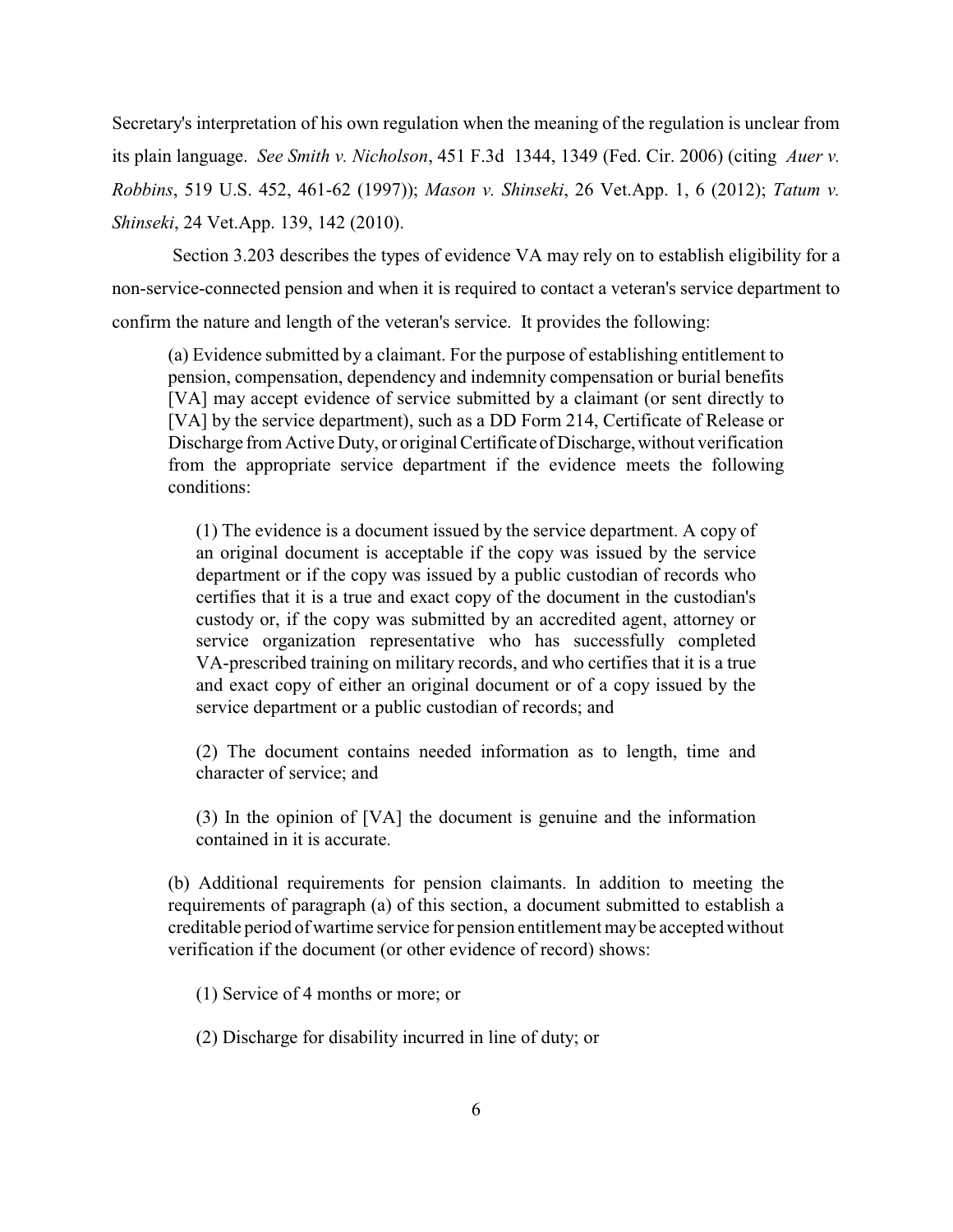(3) Ninety days creditable service based on records from the service department such as hospitalization for 90 days for a line of duty disability.

(c) Verification from the service department. When the claimant does not submit evidence of service or the evidence submitted does not meet the requirements of paragraph (a) of this section (and paragraph (b) of this section in pension claims), [VA] shall request verification of service from the service department. However, payment of nonservice-connected burial benefits may be authorized, if otherwise in order, based upon evidence of service which VA relied upon to authorize payment of compensation or pension during the veteran's lifetime, provided that there is no evidence which would serve to create doubt as to the correctness of that service evidence. If it appears that a length of service requirement may not be met (e.g., the 90 days wartime service requirement to receive pension under 38 U.S.C. 1521(j)), [VA] shall request a complete statement of service to determine if there are any periods of active service that are required to be excluded under [38 C.F.R.] § 3.15.

38 C.F.R. § 3.203 (2013).

#### *1. Subsections (a) and (b)*

It is apparent from a review of the regulation that subsections (a) and (b) of  $\S 3.203$  delineate the evidence that VA *may* accept without the need to obtain independent verification from the appropriate service department. The use of the word "may" in these subsections of the regulation indicates that VA's acceptance of the evidence is expressly committed to the Secretary's discretion. *See Gomez v. Principi,* 17 Vet.App. 369, 372 (2003) (determining that the use of the word "may" in 38 U.S.C. § 7105(d)(5) shows that the Board's exercise of discretion is "expressly permissive"); *Willis v. Brown,* 6 Vet.App. 433, 435 (1994) (use of word "may" in statute makes action discretionary); *see also Stewart v. Brown,* 10 Vet.App. 15, 18 (1997) (noting that an action is committed to the discretion of the Secretary where regulation uses word "may"). The Secretary's discretion, however, is not unfettered. Both subsections contain limiting clauses that constrain the Secretary's discretion to accept evidence to documents that meet certain conditions.

Under subsection (a), VA *may* accept a document containing evidence of the nature or length of a veteran's service (e.g., a copy of a veteran's DD-214) from a claimant or a service department, but only if that document was (1) issued by the service department; (2) certified by a public custodian of record; or (3) certified by an accredited agent, attorney, or service organization, *and* contains information describing the length, time, and character of service, *and* VA considers it to be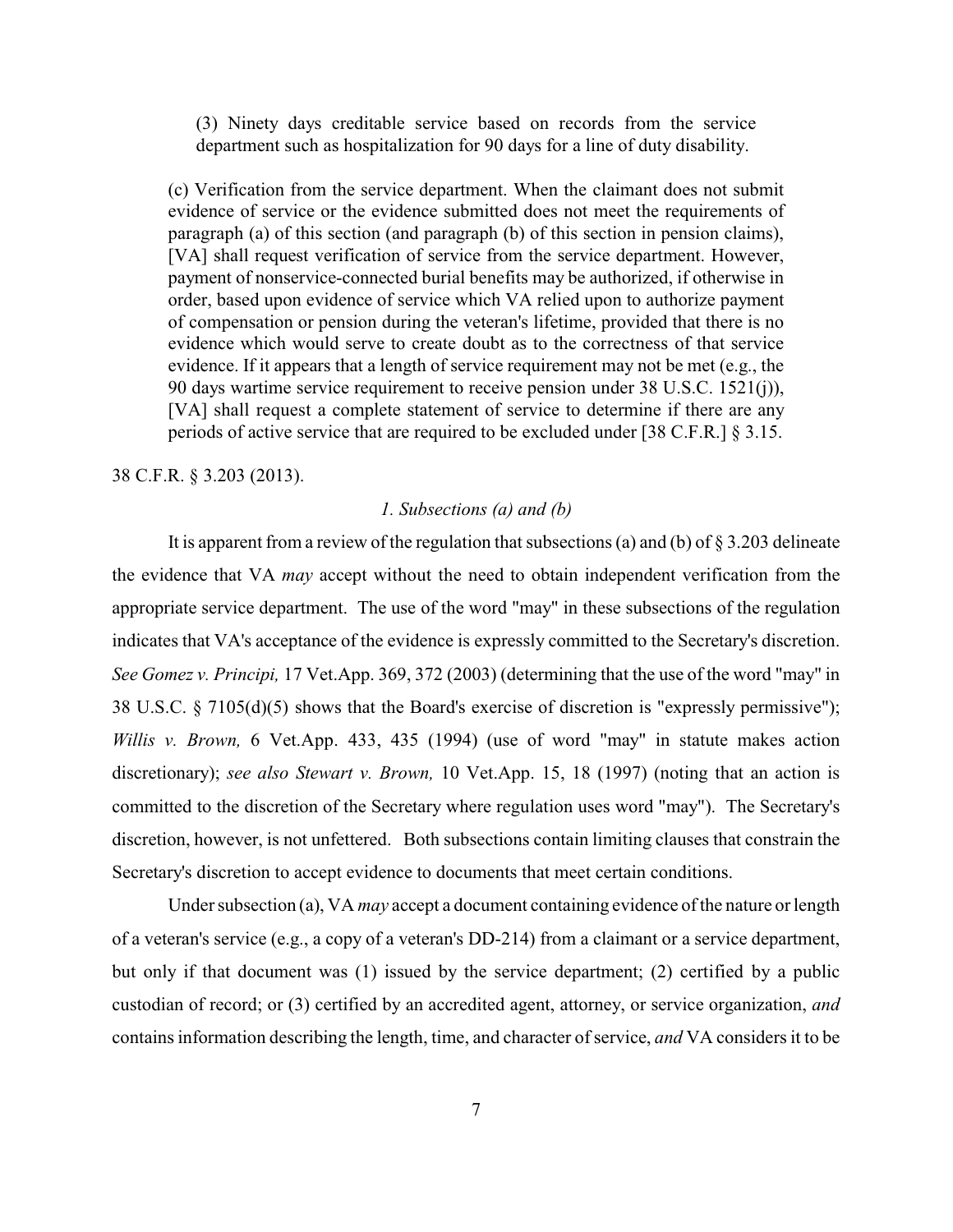"genuine" and accurate. 38 C.F.R. § 3.203 (a)(1), (2), (3).

Subsection (b) applies to pension claims. The Secretarymayexercise his discretion to accept certain documents as evidence of the length and character of a veteran's service under subsection (b) only when the document he wishes to accept shows that the veteran had "[s]ervice of 4 months or more,"*or* that his service branch discharged him for a disability incurred in line of duty, *or* that he had "[90] days creditable service based on records from the service department such as hospitalization for 90 days for a line-of-duty disability." 38 C.F.R. § 3.203 (b)(1), (2), (3).

Placed at issue by the parties in this case is the meaning of the phrase "service of 4 months or more" in subsection (b). The appellant contends that this phrase refers to military service that may be counted as creditable service under  $\S 3.15$ . The Secretary counters that this phrase refers to *all* service, including service that may be excluded under § 3.15 and therefore not countable toward the 90-day service requirement. The Court is not persuaded by the Secretary's argument. Subsection (b) sets forth the circumstances under which VA may accept a document "to establish a creditable period of wartime service for pension entitlement" without seeking verification from the service. This plain language shows that the purpose of subsection (b) is to allow VA to quickly process a pension claim with a document such as a DD-214 that, on its face, shows that the appellant satisfies the 90-day wartime service requirement. A DD-214 that indicates that a veteran does not have the requisite number of countable service dates under § 3.15 could not possibly satisfy the purpose to be served by the regulation because it does not establish, on its face, that the appellant has a creditable period of wartime service for pension entitlement.

The Secretary's construction of the regulation would allow a veteran's DD-214 to be accepted by VA even though it shows that a veteran does not meet the requirements of  $\S 3.15$  simply because the DD-214 also shows that a veteran's overall service is of 4 months or more–a construction of the regulation that would obviate the need for subsection (c), in contravention of its mandatory instructions. Such an interpretation violates the well-established interpretive canon that a "'statute [or regulation] should be construed so that effect is given to all its provisions, so that no part will be inoperative or superfluous, void or insignificant.'" *Corley v. U.S.,* 556 U.S. 303, 314 (2009) (quoting *Hibbs v. Winn*, 542 U.S. 88, 101 (2004)); *see Hornick v. Shinseki*, 24 Vet.App. 50, 52, 55 (2010) (explaining that "the plain meaning of any statutory provision must be determined in light of the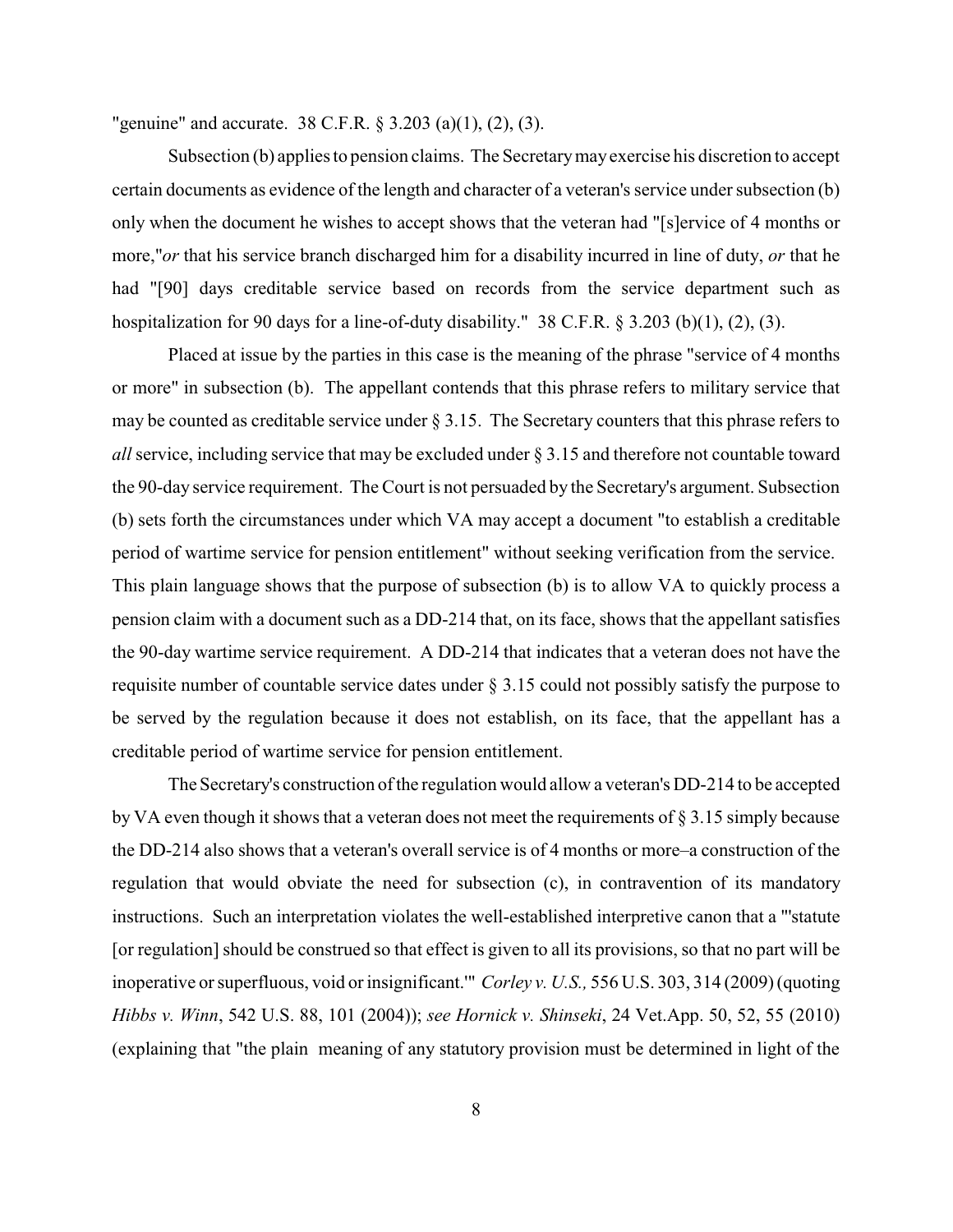statutory scheme as a whole" and the Court should interpret statutory provisions in the same subchapter of title 38 as producing a harmonious whole); *Cottle v. Principi,* 14 Vet.App. 329, 334 (2001) (each section or part of a statute should be construed with every other part of section to produce a harmonious whole (citing *Meeks v. West,* 12 Vet.App. 352, 354 (1999))). Accordingly, the Court holds that the plain language of the phrase "service of 4 months or more" is limited to creditable service that may be counted towards the 90-day wartime service requirement.

## *2. Verification under subsection (c)*

Pursuant to subsection (c), VA "*shall* request verification of service from the service department" when the evidence does not meet the requirements of subsections (a) and (b) of the regulation. 38 C.F.R. § 3.203(c) (emphasis added). Also, in pension claims, VA *shall* obtain a "complete statement of service" from the service department when it "appears that a length of service requirement may not be met." *Id*. That statement must explain whether "there are any periods of active service that are required to be excluded under § 3.15." *Id.* 

The repeated appearance of the word "shall" reveals that unlike subsections (a) and (b), subsection (c)is not discretionary. *See Lexecon Inc. v. Milberg Weiss Bershad Hynes &Lerach,* 523 U.S. 26, 35 (1998) (holding that an "instruction [that] comes in terms of the mandatory 'shall'... normally creates an obligation impervious to . . . discretion." (citing *Anderson v. Yungkau,* 329 U.S. 482, 485, (1947)); *Malone v. Gober,* 10 Vet.App. 539, 544 (1997) (holding that the statutory use of the word "may" conveys discretion, while the use of the word "shall" does not).

Through the first sentence in subsection (c), the Secretary has made it clear that, unless it is apparent that the veteran meets the applicable service requirements and thus may benefit from the shortcut provided by subsections (a) and (b), the Secretary will not process his claim until his RO has obtained a service department statement verifying the veteran's service. In the last sentence of subsection (c), the Secretary promulgated a provision that specifically addresses cases when the evidence before him reveals that the claimant may not meet the length of service requirement for the benefit he seeks. When that situation arises, VA *must* contact the veteran's service department and inquire about his service. Moreover, when length of service is called into question, simple service verification is not sufficient. Instead, VA must obtain a "complete statement of service." This, combined with the special provisions for pension cases found in subsection (b), conveys the care the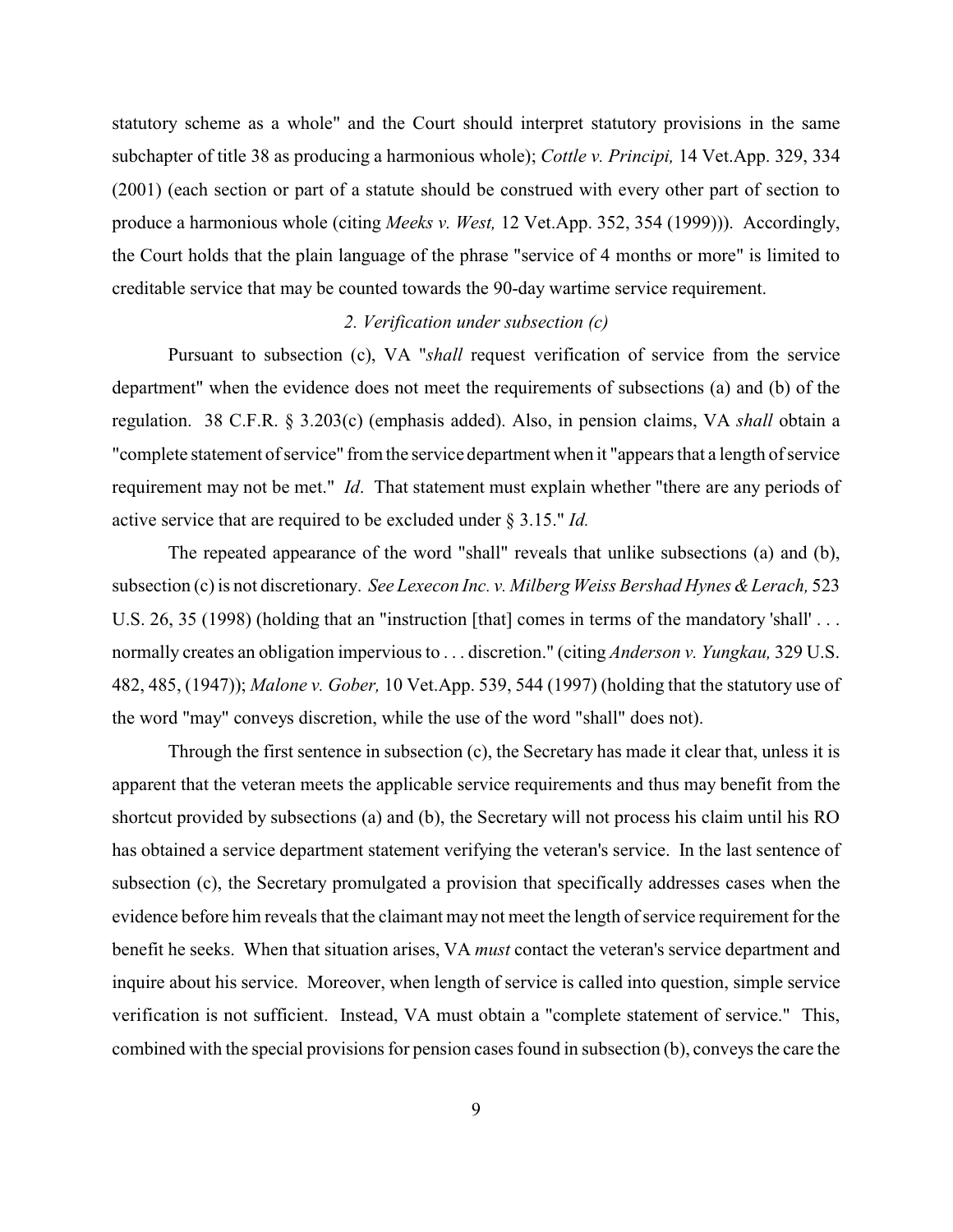Secretary took to make sure that he will be fully and accurately informed about the length and nature of a veteran's service before he decides if that veteran is entitled to a pension. The Secretary has made plain that he will not reject a veteran's pension claim for failure to meet a length of service requirement until he has before him a complete service department statement describing the veteran's service.

### **IV. APPLICATION OF 38 C.F.R. § 3.203**

Because the Court has concluded that the phrase "service of 4 months or more" is limited to creditable service that may be counted towards the 90-day wartime service requirement, and the appellant's most recent DD-214 indicates just one month and nine days of this type of service (R. at 591), the Court agrees with the appellant that his DD-214 does not satisfy § 3.203(b). The Board's finding that the appellant lacked the requisite service time was improperly made because § 3.203 requires VA to seek a verification of a claimant's service prior to making a finding as to whether such a claimant meets the 90-dayservice requirement. Although VA sought verification of the appellant's service in February 2006, prior to the initial determination granting the non-service-connected pension, this request was made before VA realized that the length of the appellant's service was potentially at issue for pension purposes. R. at 545-46. More importantly, the actual verification of the appellant's service fell short of what was required by regulation. The Secretary merely asked the Army to confirm service dates, and the Army tersely responded that "all service information has been verified as correct." *See id.* This cannot possibly be a "complete statement of service" required by subsection (c)in cases such as these. The Board therefore erred in failing to follow the procedural mandate of § 3.203.

To the extent that the Secretary suggests that the Board's failure to obtain necessary evidence is at most a harmless error, the Court disagrees. There is no way of knowing whether the record supports his claim without properly developing the record, and consequently there is no way of determining whether the appellant was harmed by VA's failure to obtain a complete statement of his service. *See Moore v. Shinseki,* 555 F.3d 1369, 1375 (Fed. Cir. 2009) (rejecting the Secretary's harmless error argument on its failure to obtain records:"We fail to understand how the government, without examining the . . . records, can have any idea as to whether they would, or would not,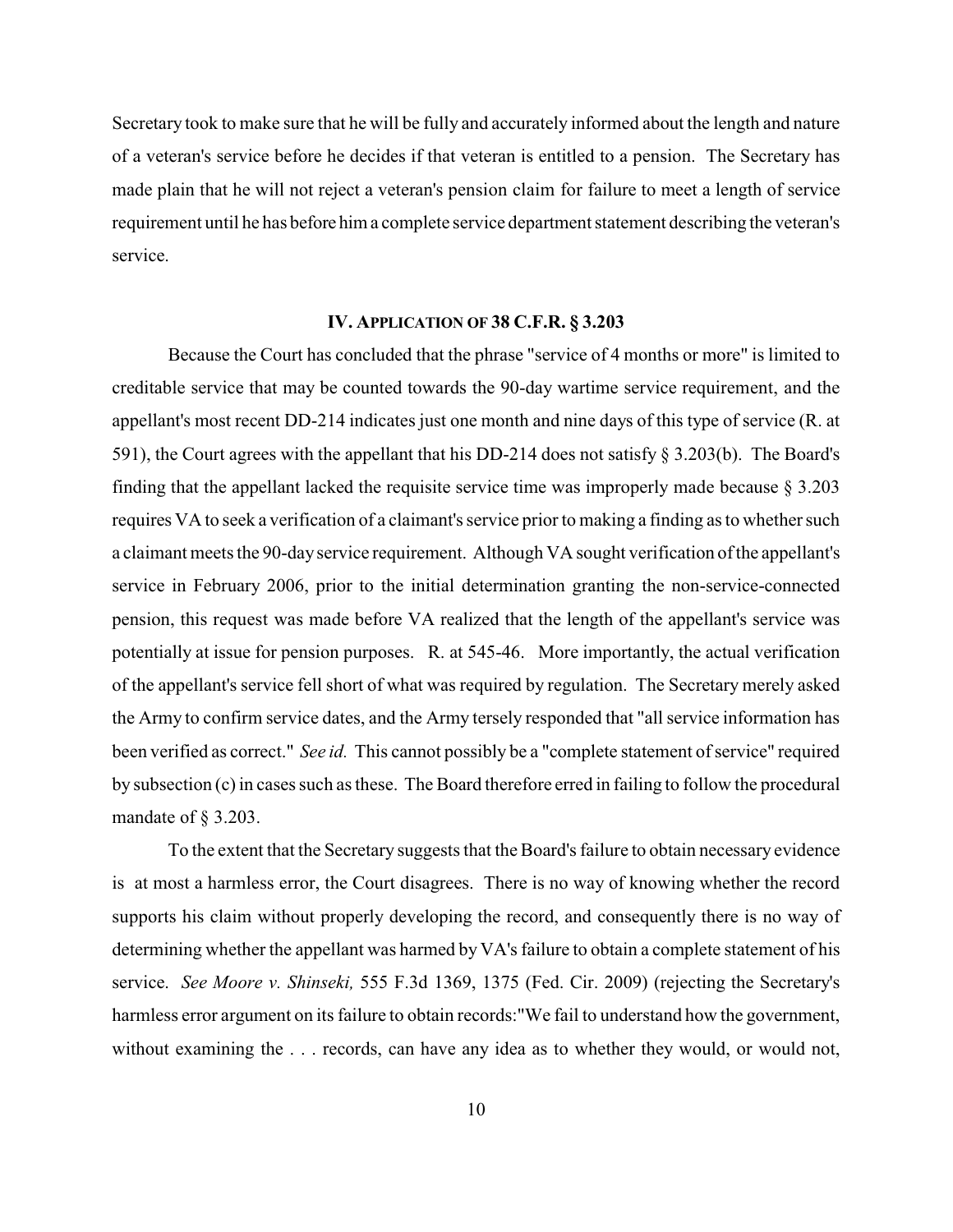support [the appellant's] claim"). Additionally, because the Court is reversing the Board decision, the Court will not address the appellant's other argument regarding the impact of 10 U.S.C. § 972 on his countable service time. *Cf. Best v. Principi*, 15 Vet.App. 18, 20 (2001) (per curiam order) (holding that "a narrow decision preserves for the appellant an opportunity to argue those claimed errors before the Board at the readjudication, and of course, before this Court in an appeal, should the Board rule against him").

#### **V. REMEDY**

 Importantly, this appeal stems from a June 2008 RO decision eliminating a previous grant of non-service-connected pension benefits. Once VA has awarded a benefit, it may only take away that benefit through a finding that the original determination was clearly and unmistakably erroneous. 38 C.F.R. § 3.105(a), (h) (2013). Although the propriety of a VA determination severing a non-service-connected pension is a matter of first impression, the Court has held that VA's failure to observe applicable law and consider all relevant evidence renders reduction or severance decisions of other benefits "void ab initio" and requires that they be "set . . . aside as 'not in accordance with law." *Brown v. Brown*, 5 Vet.App. 413, 422 (1993) (reversing Board's reduction of disability rating and remanding for Board to reinstate prior rating) (quoting 38 U.S.C. § 7261(a)(3)(A)); *see Wilson v. West*, 11 Vet.App. 383, 386-87 (1998) (applying the same principle to a case involving severance of service connection). Moreover, in *Schafrath v. Derwinski*, 1 Vet.App. 589, 596 (1991), after concluding that the Board had "failed to provide an adequate statement of the reasons or bases for aspects of its decision" reducing that appellant's rating and noting that "the decision would normally be vacated and the matter remanded," the Court reversed the Board decision and remanded the case "with instructions that [the] appellant's disability rating . . . be reinstated" because it was "a reduction case, not an increase case."

The Court discerns no meaningful difference between the benefits in those cases and a nonservice-connected pension when VA attempts to stop or reduce payment to a veteran. Because VA failed to comply with 38 C.F.R. § 3.203(c), the June 2008 RO decision discontinuing the appellant's pension is void ab initio.

VA remains free to attempt to sever the appellant's non-service-connected pension again;